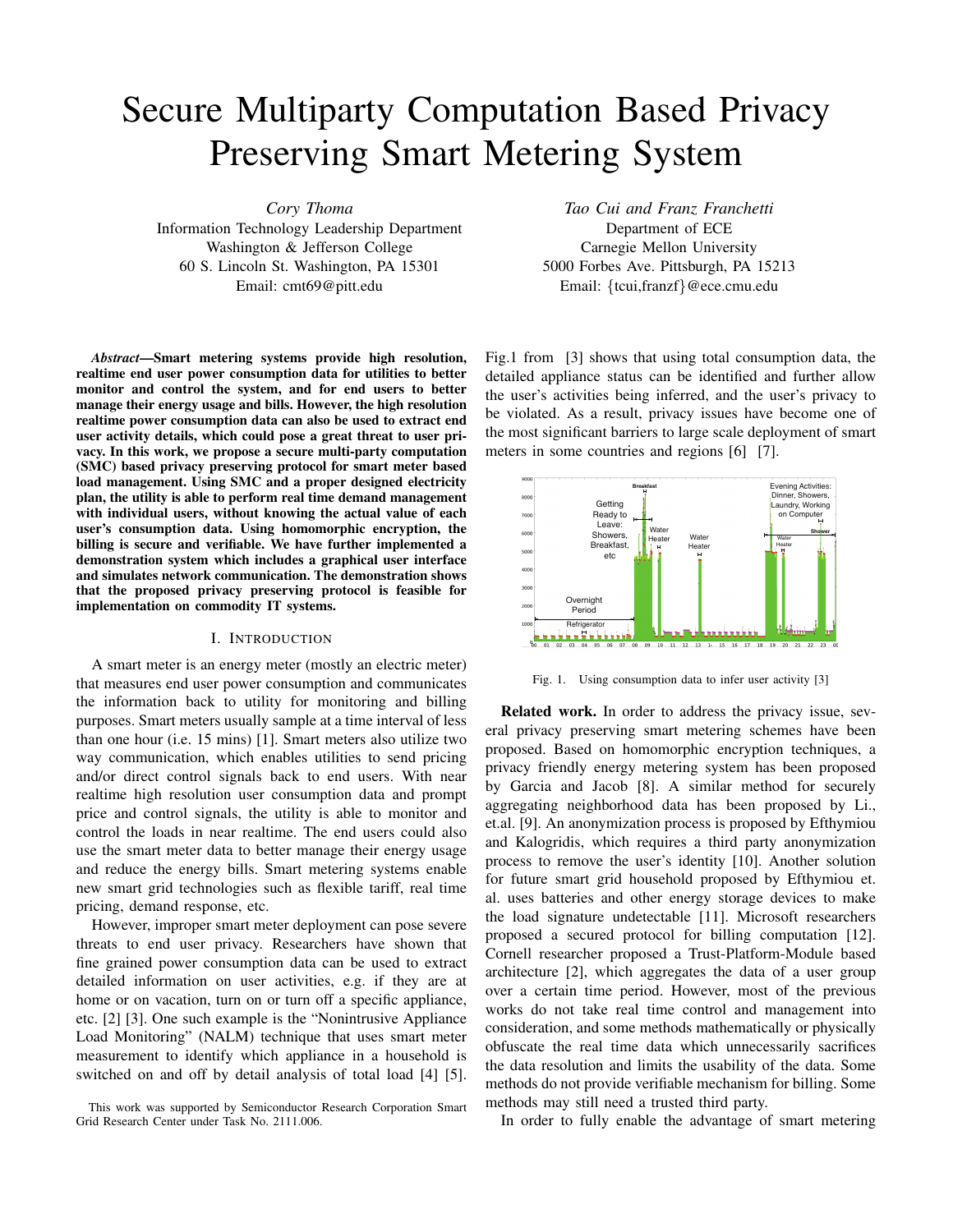system and address its privacy concern, we believe an ideal privacy preserving smart meter framework should meet the following requirements: 1) fully protect the end user's privacy, 2) without sacrificing the resolution of smart meter data for actual load management usage, and 3) provide a verifiable billing method, 4) without using a trusted third party.

Contribution. In this work, we propose a secured architecture to address above issues. Secure multiparty computation (SMC) is a computation framework which enables multiple parties to secretly compute some joint value using a secured protocol without revealing the private data to anyone. The related homomorphic encryption enables the computation to be performed on encrypted data. By using SMC with homomorphic encryption properties, we design a smart meter based load management and billing framework that achieves all the above requirements. We further develop a demonstration system which includes the graphical user interface and runs on our campus network. The demonstration shows the feasibility of the proposed scheme.

Synopsis. This paper is organized as following: the concepts of secure multiparty computation and homomorphic encryption are reviewed in Section II. A smart meter based tariff and the SMC based protocol are detailed in Section III. The demonstration project is described in Section IV. Section V concludes the paper.

#### II. BACKGROUND: SECURE MULTIPARTY COMPUTATION

Our proposed smart meter load management scheme is built upon several different but related concepts from cryptography, which we review in this section.

## *A. Public Key Encryption*

Public key encryption [13] is an asymmetric encryption scheme. It uses key-pairs: a public key and a corresponding private key to securely transmit messages. The public key is used to encrypt a message (from plaintext to ciphertext). The corresponding private key is used to decrypt a message (from ciphertext to plaintext). The two keys are related mathematically, but parameters are chosen so that determining the private key from the public key is prohibitively expensive. Therefore, the public key can be publicly distributed to all the senders who want to send encrypted messages to the recipient while the private key is only possessed by the recipient, so that the recipient can decrypt the message encrypted by senders with corresponding public key.

#### *B. Secure Multiparty Computation*

Secure multi-party computation (SMC) is a cryptographic problem in which multiple parties jointly compute a value based on individually held private data, without sharing the data. The concept is closely related to the idea of *zeroknowledgeness* used in public key cryptosystems (for instance, RSA) and zero-knowledge authentication (for instance, Feige-Fiat-Shamir Identification Scheme) [13]. Security is often derived from one-way functions like integer multiplication/factorization that is easy in one way (polynomial time algorithm to multiply two prime numbers) but hard to invert (exponential time to find the original integers from the product). Historically, the first example of SMC was the *millionaire problem*: millionaires Alice and Bob are interested in knowing which of them is richer without revealing their actual wealth [14]. One of our secure primitives is built on the millionaire problem and will be discuss this in next section. A more general formulation of SMC is: for a number of players  $P_1, \ldots, P_n$ , each has initial inputs  $x_1, \ldots, x_n$ , and SMC securely computes some function *f* on these inputs, where  $f(x_1, ... x_n) = (y_1, ..., y_n)$ . Each player  $P_i$  only obtains the output  $y_i$ . During the computation process, the actually value of each player's input is kept privately without revealing to anyone.

#### *C. Homomorphic Encryption and SMC*

One standard approach to SMC is homomorphic encryption, which enables direct arithmetic operations on encrypted values. A prominent example is the Paillier cryptosystem [15], [16]. One simple illustrative example would be: Let  $n = pq$ , and *p* and *q* be distinctive prime numbers of sufficient size  $(1,024-2,048 \text{ bits})$ . *n* is the public key and  $(p, q)$  is the private key. Also let  $q = n + 1$ . To encrypt a value  $m \in \mathbb{Z}_m$ , select a random value  $r \in \mathbb{Z}_m$  and compute  $[m] = (mn + 1)r^n =$  $g^m r^n$  mod  $n^2$ . [*.*] denotes an encrypted value; the public key is usually omitted since it is constant. For encrypted messages [*a*] and [b], and constants *c*, one can easily compute  $[a+b] = [a][b]$ and  $[ca] = [a]$ <sup>c</sup>. The computation of  $[ab]$  usually requires a cryptographic protocol, since the Paillier cryptosystem is not homomorphic with respect to multiplication.

## *D. SMC Framework*

The theoretical and algorithmic foundations for SMC are well-researched and it has been shown that SMC has the potential to solve hard problems in application areas that require strong privacy. Various approaches based on compilers and domain-specific languages exist: The Fairplay system [17] implements two-party SMC, and the FairplayMP extension [18] implements multiparty SMC. SMCL [19] is a domain-specific language for SMC. One large scale real-world application of SMC was a sugar beet auction system in Denmark [20]. However, to the best of our knowledge, SMC for control or management of infrastructure has not been investigated. From its definition SMC framework can not only protects multiple users' privacy, but also enable complicated arithmetic and logic operations, therefore SMC shows great potential in building privacy preserving smart meter systems.

# III. SECURE MULTIPARTY COMPUTATION BASED SMART METER LOAD MANAGEMENT SYSTEM

#### *A. SMC Primitives*

Two basic SMC primitives—*secure summation* and *secure comparison*—can be used to build the proposed privacy preserving smart meter control and management system.

Secure summation. Secure summation can be built upon the Paillier cryptosystem. As mentioned in Section II, Paillier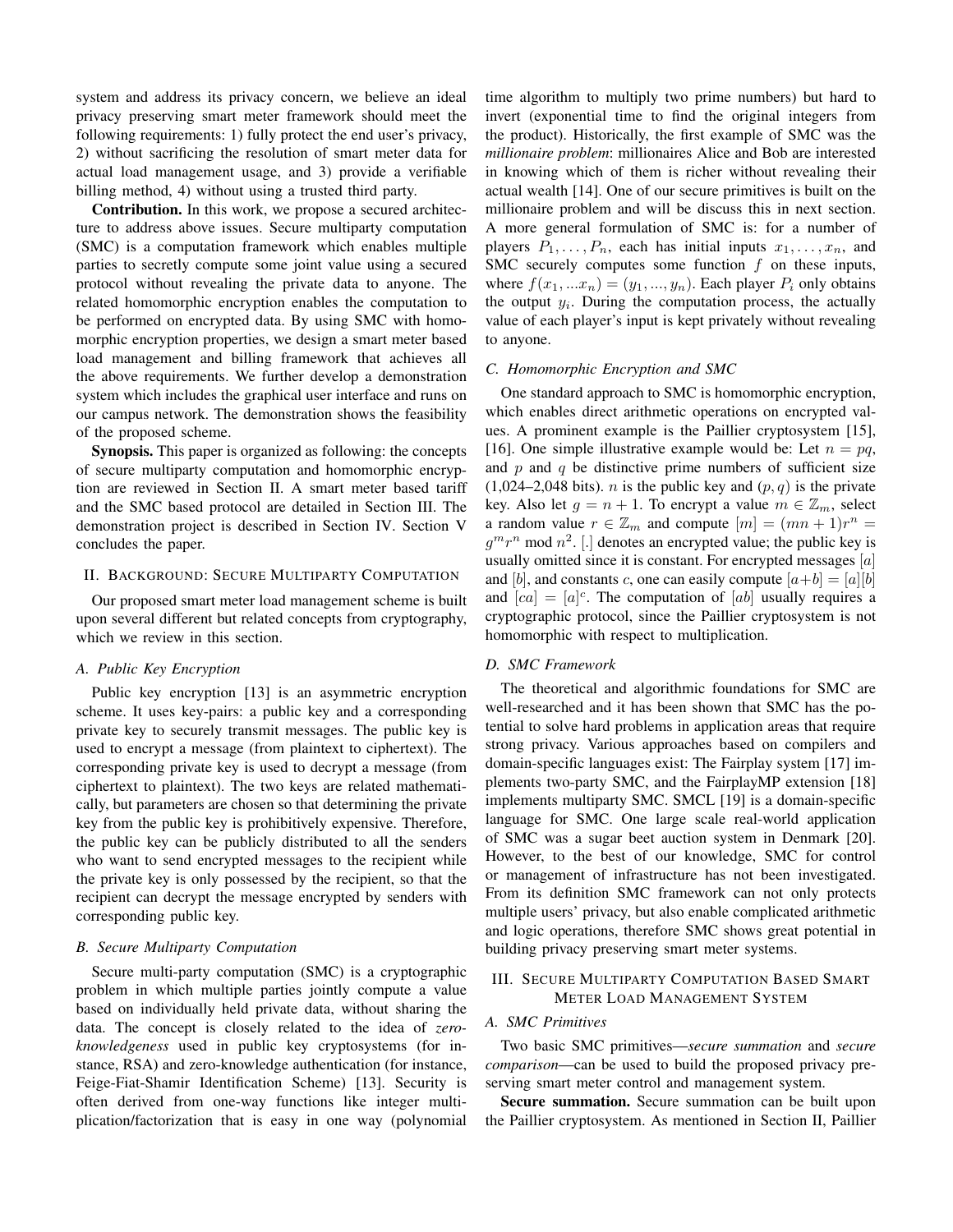is an additive homomorphic cryptosystem. The following steps describe the details of Paillier scheme.

- 1) Key generation: Choose two large prime *p* and *q* randomly and independently. Let  $n = pq$  and  $\lambda =$ lcm( $p$  − 1,  $q$  − 1). Choose random  $g \in \mathbb{Z}_{n^2}^*$ , ensure *n* divides the order of *g* by checking the existence of  $\mu =$  $(L(g^{\lambda} \mod n^2))^{-1} \mod n$  where  $L(x) = (x - 1)/n$ . The public key is  $(n, g)$ . The private key is  $(\lambda, \mu)$ .
- 2) **Encryption**: Given the public key  $(n, g)$  and a random number  $r \in \mathbb{Z}_n^*$ . A plaintext M can be encrypted to ciphertext  $[M]$ ,  $[M] = g^M \cdot r^n \mod n^2$ . The encryption process is denoted as:  $[M] = E(M)$ .
- 3) **Decryption**: Given the public key  $(n, q)$  and private key  $(\lambda, \mu)$ , a ciphertext  $[M]$  can be decrypted to plaintext M by  $M = L([M])^{\lambda} \mod n^2 \cdot \mu \mod n$ . The decryption process is denoted as:  $M = D([M])$ .

The two homomorphic encryption properties of Paillier cryptosystem can be written as follows.

$$
D(E(m_1) \cdot E(m_2) \text{ mod } n^2) = m_1 + m_2 \text{ mod } n. \quad (1)
$$

$$
D(E(m_1)^k \text{ mod } n^2) = km_1 \text{ mod } n. \tag{2}
$$

The additive homomorphic encryption in (1) means that given only the public-key and the encrypted [*a*] and [*b*], one can compute the encrypted  $[a + b]$  without know actual value of *a* and *b*. The homomorphic multiplication of plaintexts in (2) means that given only the public-key, the encrypted [*a*] and a constant plaintext *b*, one can compute the encrypted [*ab*] without know actual value of *a*.

Based on the additive homomorphic encryption property of Paillier cryptosystem, a *secure summation* process to compute the summation of User 1 to User *n*'s consumption data can be implemented as described below.

- 1) **Set-up**: Using Paillier system, the public key  $(n, g)$  is given to all users and the utility. The private key  $(\lambda, \mu)$ is only given to utility.
- 2) Start: Starting from User 1, User 1 encrypts his/her usage  $P_1$  to ciphertext  $M_1$ , where  $[M_1] = E(P_1)$ , and send [*M*1] to next user.
- 3) Encrypted Addition: When User *i* received message  $[M_{i-1}]$  from User  $i-1$ , User  $i$  encrypts his/her consumption data  $P_i$  to  $[P_i] = E(P_i)$ , and send the new message  $[M_i] = [P_i] \cdot [M_{i-1}] \mod n^2$  to next User  $i + 1$ .
- 4) Stop: When the message [*Mn*] from the last User *n* finally send to the utility. The utility decrypt the message  $M_n = D([M_n])$  using the private key.

Then 
$$
M_n = \sum_{i=1}^{n} P_i
$$
.

In this way, the utility is able to decrypt the final message to obtain the summation without know actual value of any user. Therefore, the privacy preserving *secure summation* primitive can be achieved.

Secure comparison. The secure comparison is derived from Yao's millionaire example. Millionaire Bob wants to know if he is wealthier than millionaire Alice, without either of them revealing their actual wealth. Alice and Bob use the publickey cryptosystem RSA [13]. Alice has an RSA private/public key pair. In addition, they need to know an upper bound *k* of their wealth. All wealth values are rounded to millions to keep *k* a reasonably small number. Alice is worth *a* millions, and Bob *b* millions.

- *• Step 1.* Bob picks a random *n*-bit integer called *x* (Alice will later use a  $n/2$  bit prime, so the length of the integer is important). Bob first calculates *c* as the RSA encipherment of *x* using Alice's public key.
- *• Step 2.* Bob transmits *c − b* + 1 to Alice.
- *Step 3.* Alice generates a series of numbers  $y_1, y_2, \ldots, y_k$ such that  $y_i$  is the RSA decipherment (using her private key) of  $c - b + i$ .
- *• Step 4.* Alice now generates a random *n/*2 bit length prime *p*. Alice then generates  $z_1, z_2, \ldots, z_k$  by calculating  $z_i = y_i \mod p$ . Note that p must be chosen so that all the  $z_i$  differ by at least 2.
- *• Step 5.* Alice now transmits the prime *p* to Bob, and then sends *k* numbers  $u_i$ . The first few  $u_i$  are  $u_1 = z_1, u_2 =$  $z_2, \ldots, u_a = z_a$  with *a* being Alice's worth in millions. Then Alice adds 1 to all the remaining  $k - a$  values  $u_i$ to be sent and sends  $u_{a+1} = z_{a+1} + 1, \ldots, u_k = z_k + 1.$
- *Step 6.* Bob receives *p* and  $u_1, \ldots, u_k$ . He computes  $g =$ x mod p. If the  $u_b = g$  then Alice is equal or greater to Bob in wealth  $(a \ge b)$ . If the  $u_b \ne g$  then Bob is wealthier than Alice (*a < b*).

This has all been done without either of them transmitting their wealth value and cryptanalysis shows that the values haven't been leaked [14]. The procedure is redone with switched roles to let Alice know if or if not she is wealthier than Bob.

In the smart meter based load management system application, the above millionaire problem can be translated to the comparison of the utility's pre-set consumption threshold and the user's realtime consumption data to to find out if the user is over certain limit, without revealing user's consumption data.

#### *B. SMC Based Demand Management*

In this section, we describe the proposed electricity plan for smart meter based load management. We also show how SMC primitives can enable such realtime load management without revealing any knowledge of private user consumption data.

Customer electricity plan. We now discuss a proposed electricity plan similar to a cell phone plan. In our setup, all customers have SMC-capable smart meters installed. Customers buy electricity plans from their utility with two service states, *normal* and *high*. Similar to cell phone plans, electricity plans in our setup also cover a certain number high demand allowance kWh (kilowatt-hours) per month which can be used in high demand state. If customers exceed their high demand kWh budget in high demand state, they pay a premium on the excess kWh. Electricity consumed during low demand is charged at the normal rate. The smart meter signals customers in which of the two states they operate at any given point in time and how many high demand kWh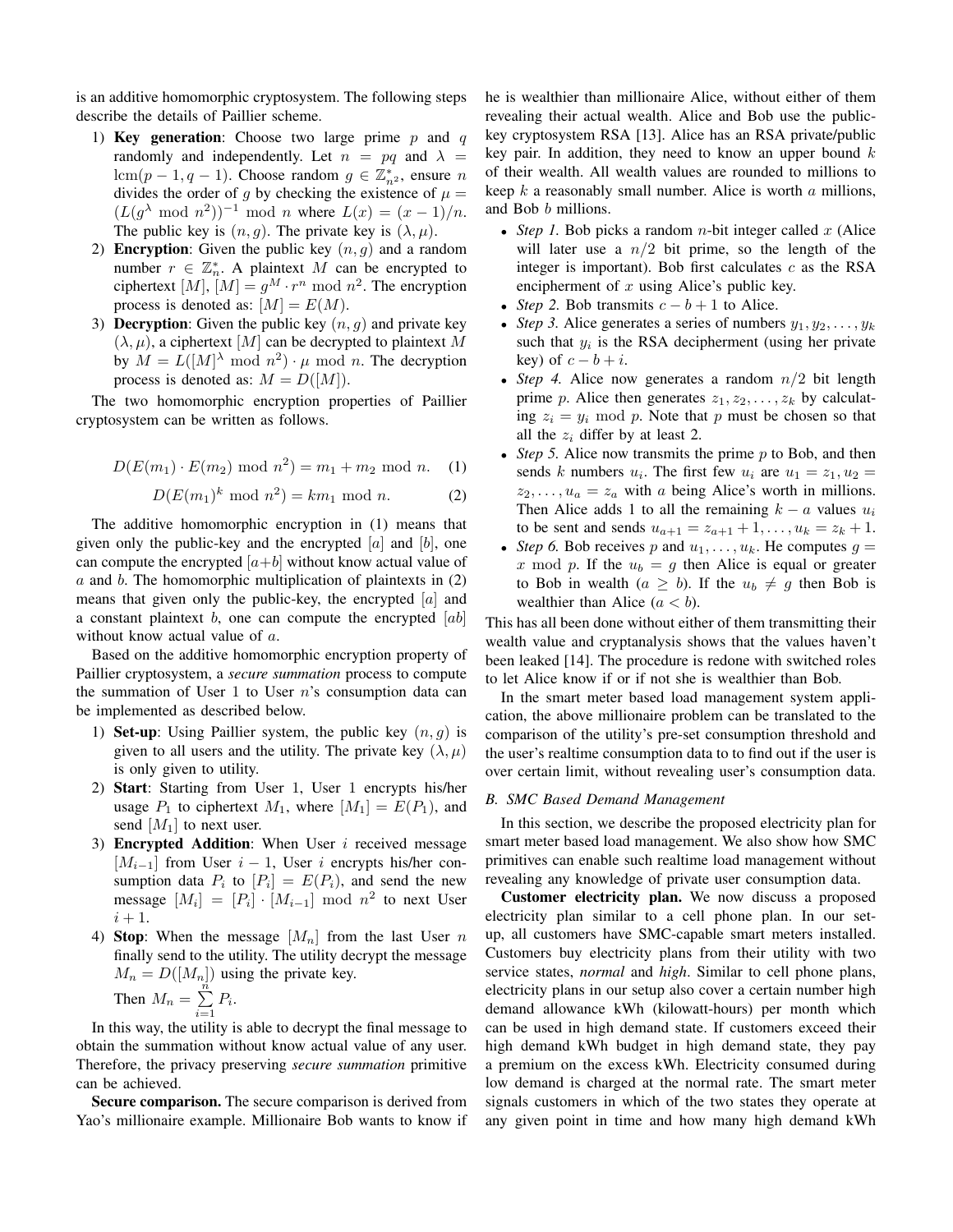they have left. Customers can choose to adjust their energy consumption, similar to how people manage their peak-hour cell phone minutes. In addition, the smart meter has a standard interface to consumer appliances to signal to them the current consumption mode and to enable or disable smart appliances. At the end of the month the smart meter sends the total number of kWh for each state (normal, high demand) to the utility for billing. This is a simple customer interface that has proven to work for phone service; the hope is that it is simple enough for electricity customers.

From customer side, the details of the electricity plan are set-up as follows:

- 1) Each User  $i$  has a state variable  $U_s^i$  denoting his/her demand state.  $U_s^i$  could be either: *normal* or *high* demand.
- 2) Each User *i* has a high demand allowance  $N_H^i$  kWh per month covered by the plan.
- 3) When  $U_s^i = normal$  User *i* is charged with normal rate.
- 4) When  $U_s^i = high$ , but User *i* has high demand allowance  $N_H^i$ , User *i* will be charged with normal rate and his/her  $N_H^i$  begin to decrease according to usage.
- 5) When  $U_s^i = high$ , and  $N_H^i = 0$ . User *i* will be charged with high rate.

From utility side, the users are divided into groups according to the plan and their history load profile patterns. The details of the electricity plan set-up from utility side are as follows:

- 1) Each group has a state variable *G<sup>s</sup>* denoting the *peak* or *offpeak* states: *G<sup>s</sup>* =*peak* or *offpeak*
- 2) Utility computes the total group consumption  $P_{\Sigma}^{G}$  and set a threshold  $Thres^G$  for the group  $G$ .
- 3) When for the group  $G, P_{\Sigma}^G \geq Thres^G$ , then  $G_s = peak$ , otherwise *G<sup>s</sup>* =*offpeak*.
- 4) When *G<sup>s</sup>* =*peak*, a group-wide user threshold  $Thres<sup>G</sup><sub>user</sub>$  is computed. It could be the average user consumption in *G*.
- 5) For the User *i* in *G*, if the consumption  $P_i \geq Thres_{user}^G$ , User *i* will enter *high* demand state:  $U_s^i = high$ . Otherwise,  $U_s^i = normal$ .

The detailed implementation of the proposed electricity plan is summarized in Algorithm 1.

Discussion. Several features of this electricity plan:

*1) Dynamical management:* The utility is able to dynamically determine the system's status (peak or offpeak) based on the realtime consumption of the customer groups.

*2) Customer experience:* Within the same customer group, the utility selects the customers with higher consumption to enter the high demand state first. Those customers can choose to lower the consumptions or use their high demand allowance hours. With this plan, the customer with higher demand may consider to carefully plan their energy usage.

*3) Security of real time data:* The proposed demand management algorithm with SMC primitives preserves privacy in user consumption data: in above Algorithm 1, the variables in [*.*] are all encrypted by individual user. By using SM-C primitives *secure summation* and *secure comparison*, the required functions for load management can be performed without revealing private user information to anyone.

#### Algorithm 1 Proposed Demand Management Algorithm

```
1: {Load management loop at each time interval}
2: loop
3: {Secure summation}
 4: P_{\Sigma}^G \leftarrow \left[ \sum_{i \in G} P_i \right]5: if P_{\Sigma}^{G} > Thres^{G} then
 6: G_s = peak7: Thres_{user}^G = f_G(P_{\Sigma}^G)8: else
9: G_s = offpeak
10: All User Rate = Normal
11: end if
12: if G_s = peak then
13: Broadcast Gs = peak
14: for i \in G do
15: {Secure comparison}
16: if [P_i] > [Thres_{user}^G]then
17: U
              i_s = high18: N_H^i = N_H^i - 119: if N_H^i \leq 0 then
20: User i Rate = High
21: end if
22: else
23: U
              i_s<sup>i</sup> = normal
24: User i Rate = Normal
25: end if
26: end for
27: end if
28: end loop
```
#### *C. Billing and Verification*

The billing and verification is achieved by *homomorphic encryption*. As described in Section II, homomorphic encryption is a form of encryption which allows specific types of computations to be carried out on ciphertext (encrypted data) and obtain an encrypted result which is the ciphertext of the result of operations performed on the plaintext.

The idea of privacy preserving billing and verification is to let both the utility and the user's smart meter calculate the user's bill in real-time as electricity is consumed in low or high demand mode. However, the bill calculation by utility is carried out on encrypted data received from the user to hide the instantaneous consumption from the utility. The bill calculation by user's smart meter is carried out on plaintext. At the end of each month, the user's plaintext bill is sent to the utility as final bill total, and can be encrypted and compared to utility's encrypted bill value to ensure the correctness of the user-calculated bill.

The set-up of the billing from user side: each user *i*'s smart meter has two counters for each day *j*:  $U_{normal}^i(j)$ : normal price usage counter and  $U_{high}^i(j)$ : high price usage counter. The normal price usage counter accumulate the user's energy usage when the price is set at normal rate, while the high price usage counter accumulate the user's energy usage when price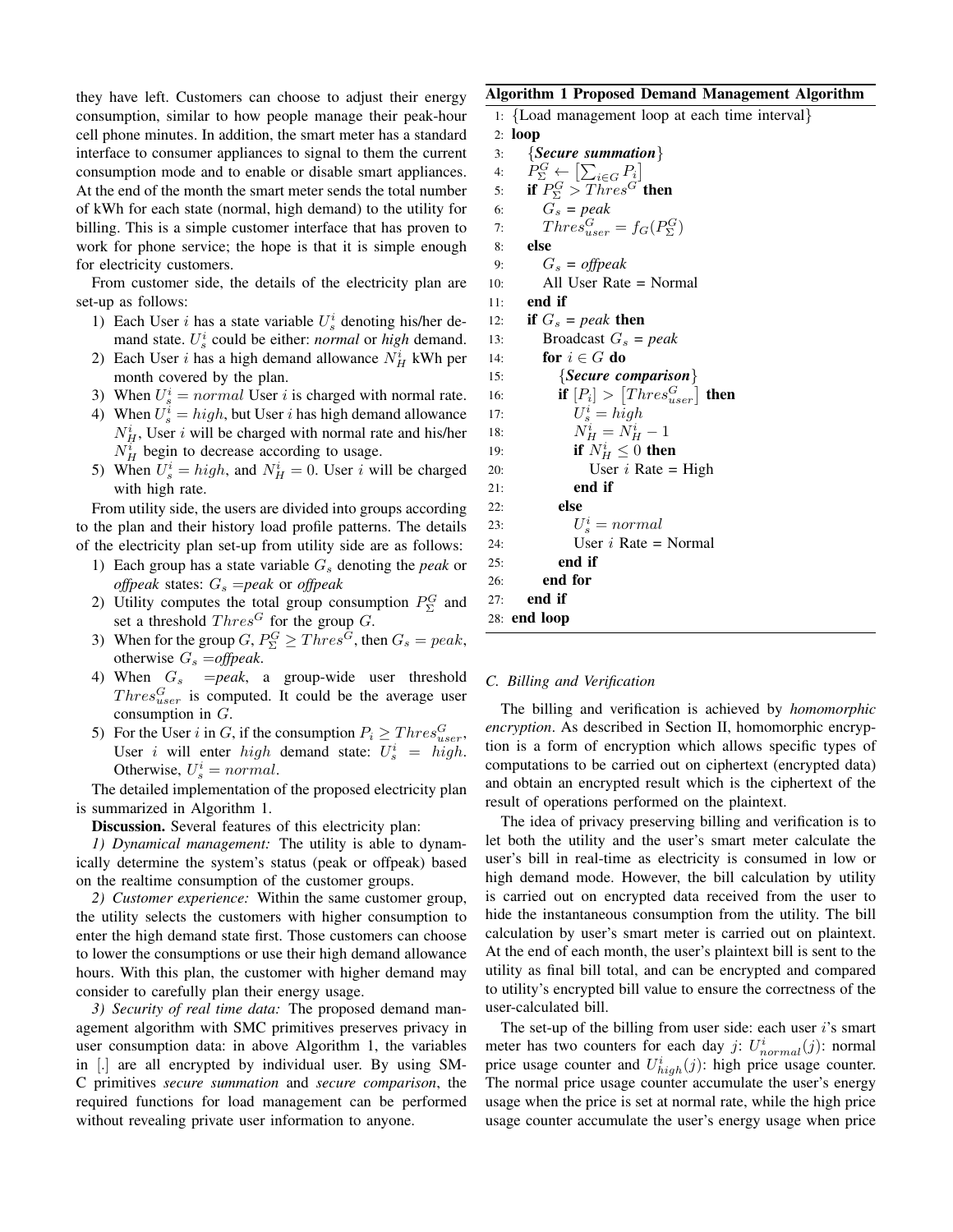is set at high rate. The following steps are implemented for billing and verification:

In the algorithm, we still use Paillier cryptosystem.

- *• Step 0.* Using Paillier system. User *i* has the public key and private key. The utility only has the public key.
- *• Step 1.* At the end of each day *j*, User *i* use public key to encrypt daily  $U^i_{normal}(j)$  and  $U^i_{high}(j)$ . The encrypted  $[U^i_{normal}(j)]$  and  $[U^i_{high}(j)]$  are send to the utility for record.
- *• Step 2.* At the end of each month, using the public key, the utility is able to compute the encrypted total usage of User *i*:  $[U^i_{normal}] = \sum_j [U^i_{normal}(j)]$  and  $[U^i_{normal}] =$  $\sum_{j} [U_{high}^{i}(j)]$ . Since the prices are given constants. The total encrypted bill can also be computed as:  $[Bill_i] =$  $[U_{high}^i P_{high} + U_{normal}^i P_{normal}].$
- *• Step 3.* At the end of each month, the user *i* also computes his/her total usage  $U_{normal}^i$  and  $U_{high}^i$  in plaintext. The total bill in plaintext is  $Bill_i = U_{high}^i P_{high} +$ *U i normalPnormal*.
- *• Step 4.* Utility send the encrypted total usage and bill to User *i*, and User *i* send plaintext total usage and bill to the utility.
- *• Step 4.* For verification by utility, using the public key, utility can encrypted the plaintext usage and bill received from User *i* to see if the data match the encrypted data of the utility.
- *• Step 4.* For verification by User *i*, using the private key, User *i* can decrypted the ciphertext usage and bill received from the utility see if the data match his/her own meter's record.

Discussion. The billing and verification scheme utilizes the homomorphic addition of ciphertexts in (1) and the homomorphic multiplication of plaintexts in (2). The utility is able to keep (encrypted) records of user's daily usage and to compute the (encrypted) total bill without knowing the actual value. Both user and utility can make sure the bill is correct at the end of each month. One assumption of the verification is that the smart meter can correctly record the usage data.

## IV. IMPLEMENTATION

In this section, we discuss a prototypical demonstration implementation of our proposed privacy preserving scheme using commodity computing and network environments. We also build a smart meter simulation environment to simulate the interaction between the users and the utility using the proposed privacy preserving scheme.

# *A. Network Topology*

The system is a network consisting of smart meters and the utility server. The network topology of the proposed privacy preserving load management is showed in Fig. 2. There are two structures for different security primitives:

1) The outer ring structure is used for *secure summation*: at the end of each time interval, the utility starts the Paillier Cryptosystem enabled secure summation from the the first user. The first user then encrypted his/her consumption data to the next



Fig. 2. Network topology of smart meters and the utility server.

user. Each user add his/her own encrypted consumption data to the encrypted data received from precious user. Then, finally, the total encrypted sum is sent to utility. Then the utility is able to decrypt the encrypted sum and obtain the summation of all user's total consumption data. Note in Fig. 2, all data in [*.*] are encrypted by user him/herself.

2) The inner star structure used for *secure comparison* and *billing*: at the end of each time interval, once the utility obtained the total consumption of the user group. The *secure comparison* is performed between each user and the utility. Also, at the end of each day, each user sends his/her encrypted usage data to the utility. At the end of each month, the billing calculation and verification is performed between the utility and each user.

#### *B. User Interface*



Fig. 3. The the customer smart meter interface.

The GUI customer interface simulates as the control panel of a smart house. The customer is able to monitor the household real time consumption as well as the electricity price and bill. The customer is also able to monitor and control various appliances including TV, heater, refrigerator, oven, electric vehicle charging and user owned renewable generations.

The substation interface is designed to monitor the user group's total consumption and system status (peak or offpeak). The utility can also use the interface to set the thresholds for system status and user demand status.